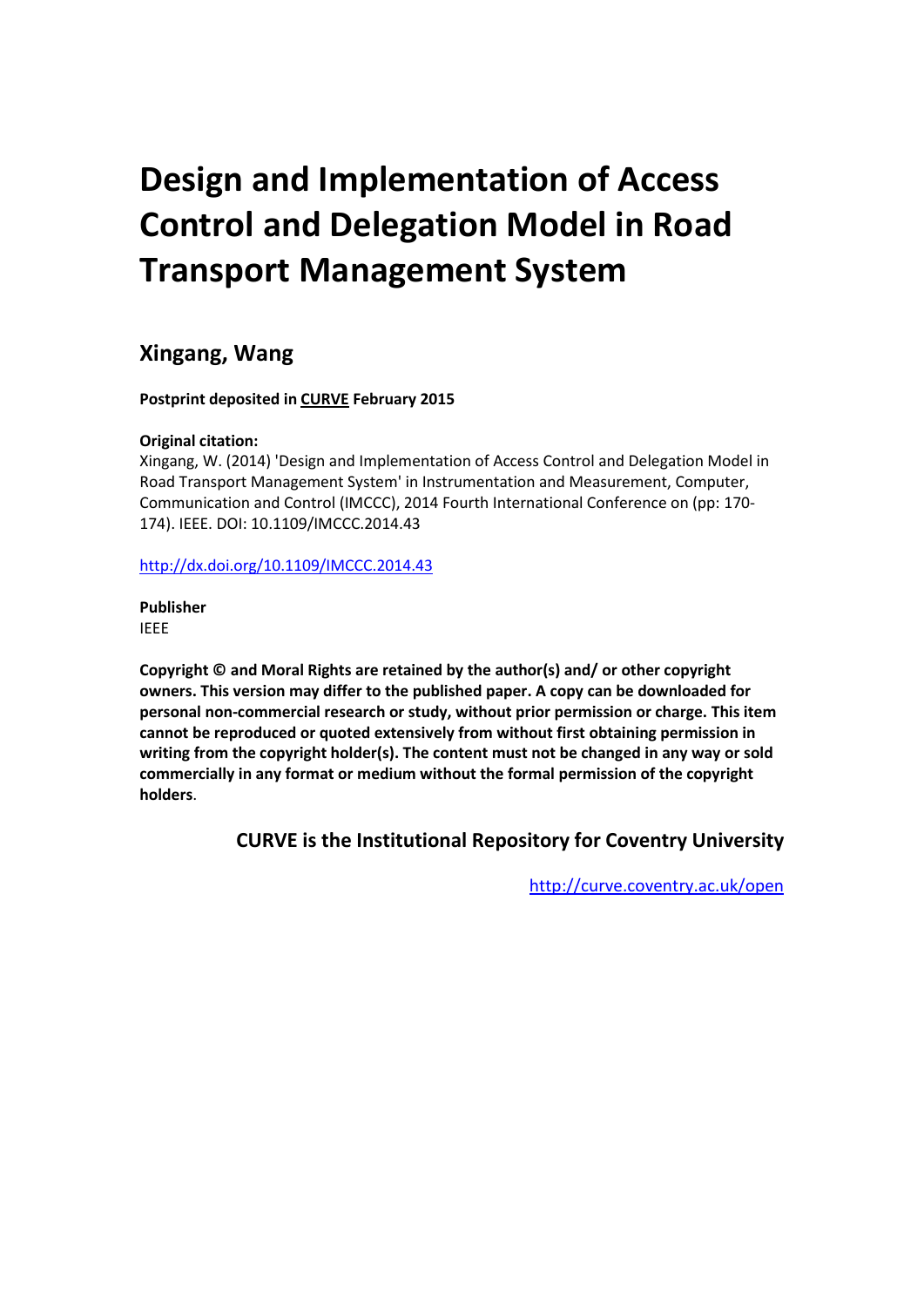## Design and Implementation of Access Control and Delegation Model in Road Transport Management System

SHI Qianzhu 1,2 1.School of Information Science and Engineering Yanshan University Qinhuangdao 066004, China shi\_qianzhu@126.com

*Abstract***—Software security is known to be a primary bottleneck in web-based software system. This paper describes how the Role-Based Access Control (RBAC) model can be applied to a road transport management system and demonstrates the design and implementation of the RBAC model in detail. In addition, a time limit and trust degree decreasing delegate authorization model is also proposed in order to give support to task allocation in the domain of time and to enhance the efficiency of cooperation between different departments and extraction of data. This design enables the system to be secure, reliable and convenient in daily use and it has been running stably and effectively for some time. It shows that the above design ensure security of the system and flexibility of authority management and meet current security standards in open environment.** 

#### *Keywords- Road Transport Management; RBAC; Delegation*

#### I. INTRODUCTION

Access control is an important method to ensure security of a software system. It indicates what operations one can do and what one can't do. The goal of access control is to prevent any unauthorized access to system resources (such as computing resources, communication resources or information resources). Among all the access models, Role Based Access Control (RBAC) is the most influential one, which has become a general method in this area[1,2]. Compared to any other access control models, RBAC model can not only simplify the strategy set, reduce the cost of authority management, but also can support the authorization constraints effectively.

The Road Transport Management System (RTMS) is based on the B/S(Brower/Server) structure which integrates services of freight transport, passenger transport and taxi service. The system includes three different kinds of tasks, every task needs collaborative work among different departments. The most challenging task is how higher level departments grant authority to lower level counterparts. Similar to most software systems, this system has potential security problems, especially in the authority management. Lack of consideration for system security will lead to dangerous unauthorized operation and make it hard to apply the system to open environment [3-5].

WANG Xingang<sup>,2</sup>, LIU Zhipeng<sup>1</sup> 2.Faculty of Engineering and Computing Coventry University Coventry CV1 5FB, United Kingdom Xingang.Wang@coventry.ac.uk, victor\_lzp@126.com

After intensive study of the Chinese Ministry of Transportation standard documents, we develop an integrated system including freight subsystem, passenger subsystem and taxi subsystem and we successfully apply RBAC model in it. Furthermore, we introduce a time limit and trust degree decreasing delegation authorization model in the domain of time in order to strengthen the safety control. The introduction of modern access control model and collaboration mechanism enables the system to become a successful case of applying RBAC model into an actual software application system.

#### II. SECURITY ANALYSIS OF RTMS

Road transport includes freight transport, passenger transport and taxi services. The end users of the system are scattered in three level departments: transport stations of all districts of the city, city service center and city transport bureau. Also includes some staff in taxi affiliated companies. Safety challenge of the system described as follows:

(1) Operation rights access control. A task can't be accomplished by a single department, but involves three different levels departments: management stations scatter in different district of the city, city service center and city transport bureau. So we have to control the operation rights authorization respectively.

(2) Sensitive data access control. Some tasks are quite special and we name them sensitive tasks because such tasks need to obtain permission from the relevant departments' leader. It is necessary to refine the authority control on these sensitive operations. For example, if the task is modifying the unique identification number of a vehicle or a vehicle owner's ID number, higher level authorization is needed because we have to record the responsible person who performs this operation.

(3) Business scope access control. Some staff's operation types are the same, but the processing of their operation are different. For instance, when business scope goes to issuing freight vehicle license for dangerous goods transport or create freight station, it need to be issued by the city transport bureau director---the highest authority. However, for other business scope, issuing tasks can be approved by lower level

This research was supported by State Scholarship Fund of China Scholarship Council (CSC)(201207815006) and The Science and Technology Research and Development Plan of Qinhuangdao City (201101A091).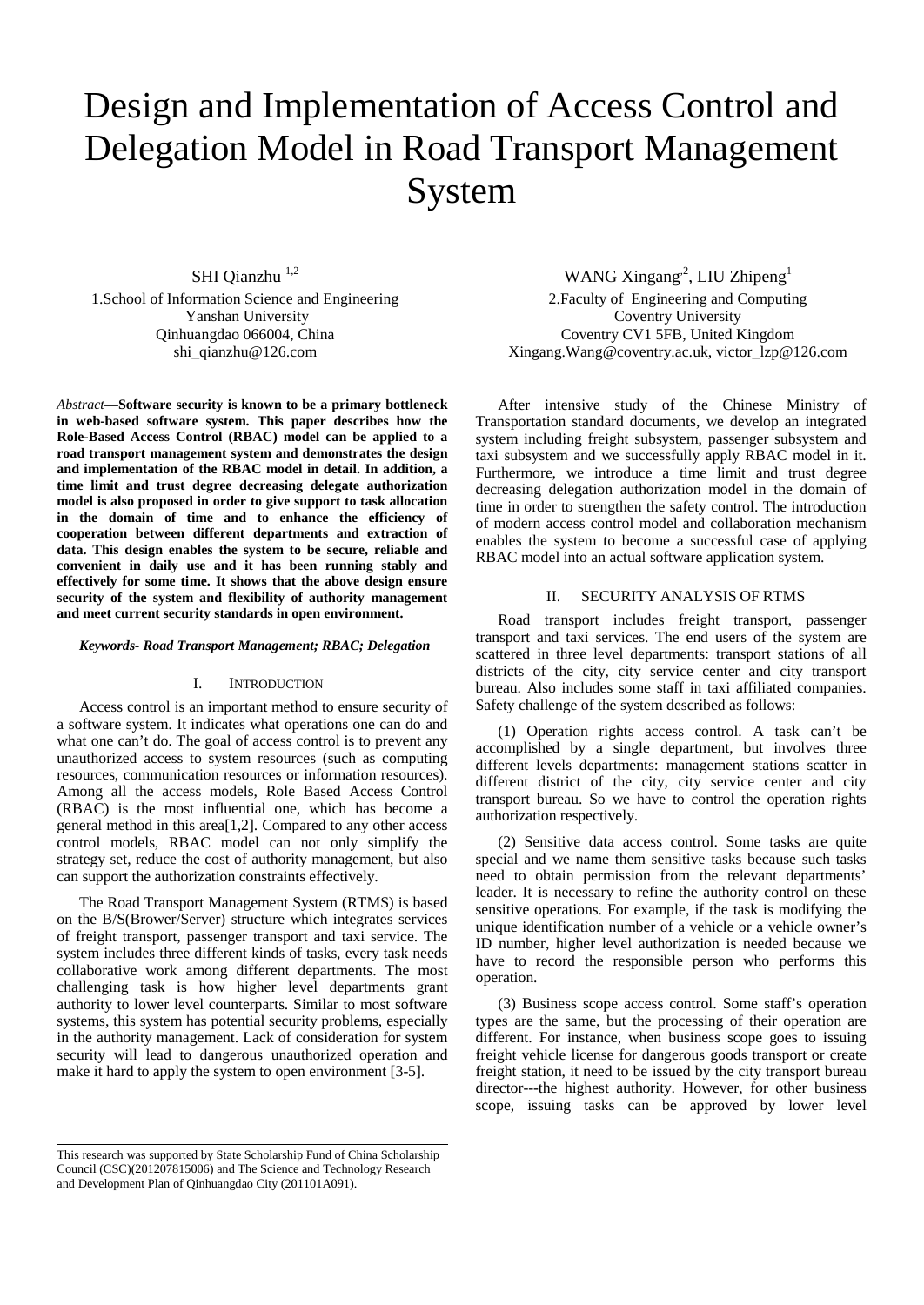departments. Therefore, for some special operation we need to control its access rights according to the business scope it belongs to.

Due to the total number of tasks in RTMS are quite large--- ---nearly over one hundred items, authority maintenance workload is relatively tremendous. To solve the above problem, we need to use RBAC to reduce the intensive maintenance workload, and to produce delegate authorization mechanism to achieve grant rights, so as to ensure the security of the tasks and the data.

#### III. THE ANALYSIS AND DESIGN OF ACCESS CONTROL FRAMEWORK

#### *A. CORE RBAC*

We deploy core RBAC frame of ANSI RBAC to RTMS because it is more practical to apply it to applications. Core RBAC defines almost all the objects and their relations that basic RBAC should have, as shown in Figure 1.





Core RBAC defines three basic sets, including the set of roles, permissions and users. It is the role not the user who gets permissions. It creates a level of indirections between users and permissions through roles. Sessions are the platform for a user to get a role (roles), so sessions are the methods that a user be transferred to a role.

#### *B. Design of RBAC Framework*

In this paper, we design and improve the mapping and storage from the operating permissions to the roles. Permission itself is the same with the definition in core RBAC. The permission-role assignments have three types: the first one is Boolean, indicates whether or not a role has a specific permission; The second one is Numerical , shows to what degree a role owns a permission; And the third is Mixed, including multiple permissions.

There are four categories of objects in RTMS, including vehicles, owners, operators and business scope. The most important property of a vehicle is the district it belongs to(For example: District A or District B of a city) and its service type. For users we focus on the districts they belong to. For a operator we need to know the department he (she) works for. Business scope may need to focus for the rights to granting permissions to perform certain tasks.

For a role, operation permission is the start point of a task. Because a lot of tasks are quite similar, we design a uniform function for them. When we assign certain permission to a role we just modify parameters of the function. Therefore the process of creating a role is the instantiation of a specific task.

#### *C. Analysis and design of a time and trust-degree-threshold based delegate authorization model*

Delegation is an important security policy, its basic idea is that a user gives some or all of its permissions to other users, let the receiving authorized users instead of himself (herself) to perform certain tasks.

Roles once defined, with relative stability, like the enterprise or the company's management system once formed, will not randomly change relevant responsibilities. So when a role does not have the appropriate permissions but need to perform certain operations, delegation will be used[6]. Usually it happens in the following cases:

(1) In case of a user A goes on a business trip or gets ill, in order to continue carrying out his (her)responsibility of the work, delegation need to give his access rights to others. When user A returns, permissions should be returned to him(her).

(2) If user A could have some access rights in certain period of time or certain time point depends on if user B 's delegation is valid.

(3) In some cases, different groups of users need to work together and accomplish one task. Some members of a team have to be assigned certain access rights in order to work together smoothly.

As can be seen from (1), delegation is always temporary because the expiration date of delegation is limited, the number of use is limited, and it must happen on a certain point. From (2) we can infer that delegation is time sequence dependent. For example, a temporary access right, allowing operating only once, but authorization for the object is two users A and B. If user A has used the access right, then this access right is no longer valid and it can't be use by user B. From (3) as you can see, the master role tends to expand the access permissions. If granting rights are given to user A , then A may authorize these access rights to other users. Thus from the perspective of the user A, with the increase of entrust depth, a object is more and more far away from authorized source and the credible degree is lower and lower. Therefore, we should control entrust depth.

The essence of delegation is that some users who own the grant privilege do approval operating on some specific tasks. Approval in the system includes designating agents, regulating valid time, specifying a service object and service type. An authorized user is entitled to execute certain operation on some specific objects after login during some specific period of time.

Some special tasks such as modifying vehicle information and road transport license need restrictions. A car, for example, in the final gets its license after going through all kinds of formalities from four departments. The process is the result of all the four departments' jointly permission. So data is needed to be changed, it is necessary to seek approval from all the four departments, otherwise it is likely to cause confusion among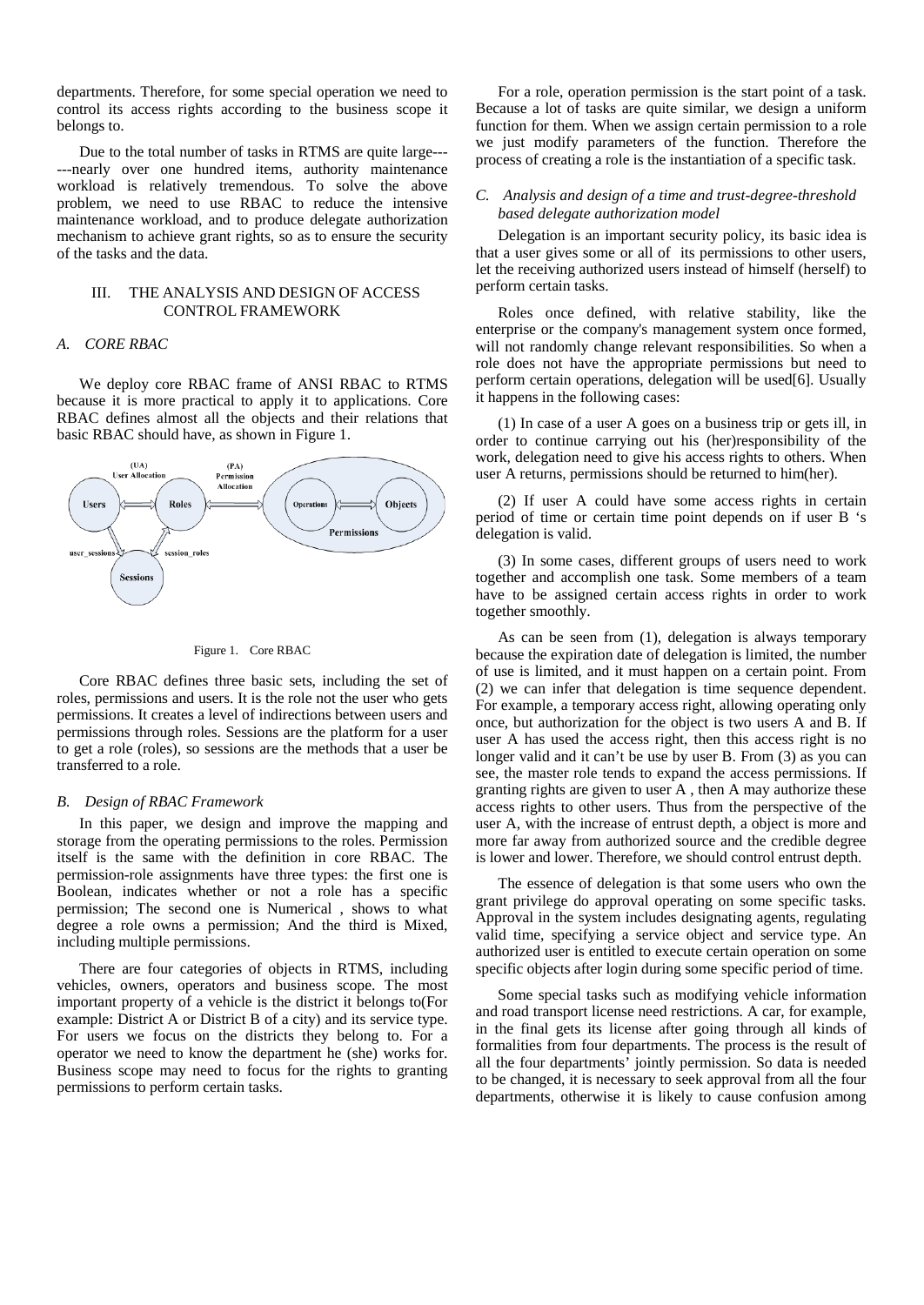vehicle data, there is no guarantee for the normal management order.

In normal task process, relevant formalities are needed to ensure the legitimacy of the process. To modify the data of a vehicle, an application should be submitted first, then modify data after getting permissions.

For vehicles which have got licenses, modifying their technical parameters and identification information means there are mistakes. It is an abnormal status no matter from which layer error come. In such situation, permissions are demanded if willing to continue the process, so as to ensure the process nationally and logically.

In addition, overlarge or overweight vehicles are all unable to get normal maintenance data like regular vehicles. So in such case delegate authorization is also needed. After all, maintenance data of such vehicle belong to the exception, so getting special permissions to carry on the process conforms to normal management process.

#### IV. IMPLEMENTATION OF ACCESS CONTROL AND DELEGATION AUTHORIZATION MODEL

#### *A. Implementation of RBAC*

The core of the RBAC design is the definition of the set of roles. In RTMS, the definition of the role is in accordance with its departments. Firstly, the level of department is considered. There are three levels of departments: Transport Stations scatted in all the districts of the city (TS), City Service Centre (CSC) and City Transport Bureau (CTB). Each TS is lower than CSC, CSC is below the CTB. From requirement analysis, we can put most access rights in CSC and CTS only manages some sensitive permissions. According to different districts and different service types we design the roles as follows: District A Freight Operator, District B Taxi Operator and so on. We can know their job responsibility even from the name of the role. So we design the role layer scheme as shown in Figure 2.

In Figure 2, vehicle service type, delegate authorization and districts property are affiliated permissions. There are unable to be allocated to roles without specific tasks in detail.

We create 7 roles, including District A Freight Operator, District B Passenger Operator, District C Taxi Operator, Passenger Director, Freight Director, Taxi Director and Service Agent.

#### *B. Analysis and design of a time and trust degree threshold based delegation model*

#### *1) Modeling*

RT0 is a model for describing delegation between entities, mainly in the distributed environment. But it has some limitations, which is unable to control depth and valid time length of the delegation. Subsequent versions of RT0 made a lot of great improvements but still has not solve the two main problems of it. Unfortunately the two main problems are exactly what we most frequently used in daily management work. Some articles propose role compatible models for delegation, but the delegation granularity is still too coarse which is still not suited for delegation with property assignment. This paper expands RT0 to a delegation authorization model with a trust degree threshold and time



limitation.

Figure 2. Role Layer Scheme

Definition 1 (Trust degree, Trust Degree Threshold, Trust Degree Threshold Attenuation Coefficient): TS for set of trust set, TMS for set of trust degree threshold,  $TLS = TTS = [0, 1].$ Any  $t \in TS$ , if  $t = 1$  indicates that the entity is fully credible; T  $= 0$  means the entity is not to be trusted.TRS  $= [0, 1]$  is definition domain for trust degree attenuation coefficient.

Definition 2 (Time Limit): binary relation  $tl=(ts,te)$  is a time limit relation, ts is the starting time, te is the finish time, ts  $\leq$ te. te could be ∞, indicate there is no finish time. LS= $\{t11, t12, \ldots, t1n\}$  show set of time limit. For  $t1 \in LS$ , tl is valid if and only if the current time tcur meet ts≤tcur≤te. valid(tl) is the function to test and verify if tl is valid, return 1 when the is valid, otherwise return 0.

Definition 3 (Role/Permission assignment with trust degree threshold and time limit): Role/Permission assignment with trust degree threshold and time limit is PAT⊆ROLES×PRMS×TMS×LS. Set (r,p,t,tl)∈PAT, so an entity with trust degree t'(t' $\geq$ t) may apply permission p when it get role r with a valid tl. Trust degree threshold value and time limit is constraints for the use of permissions.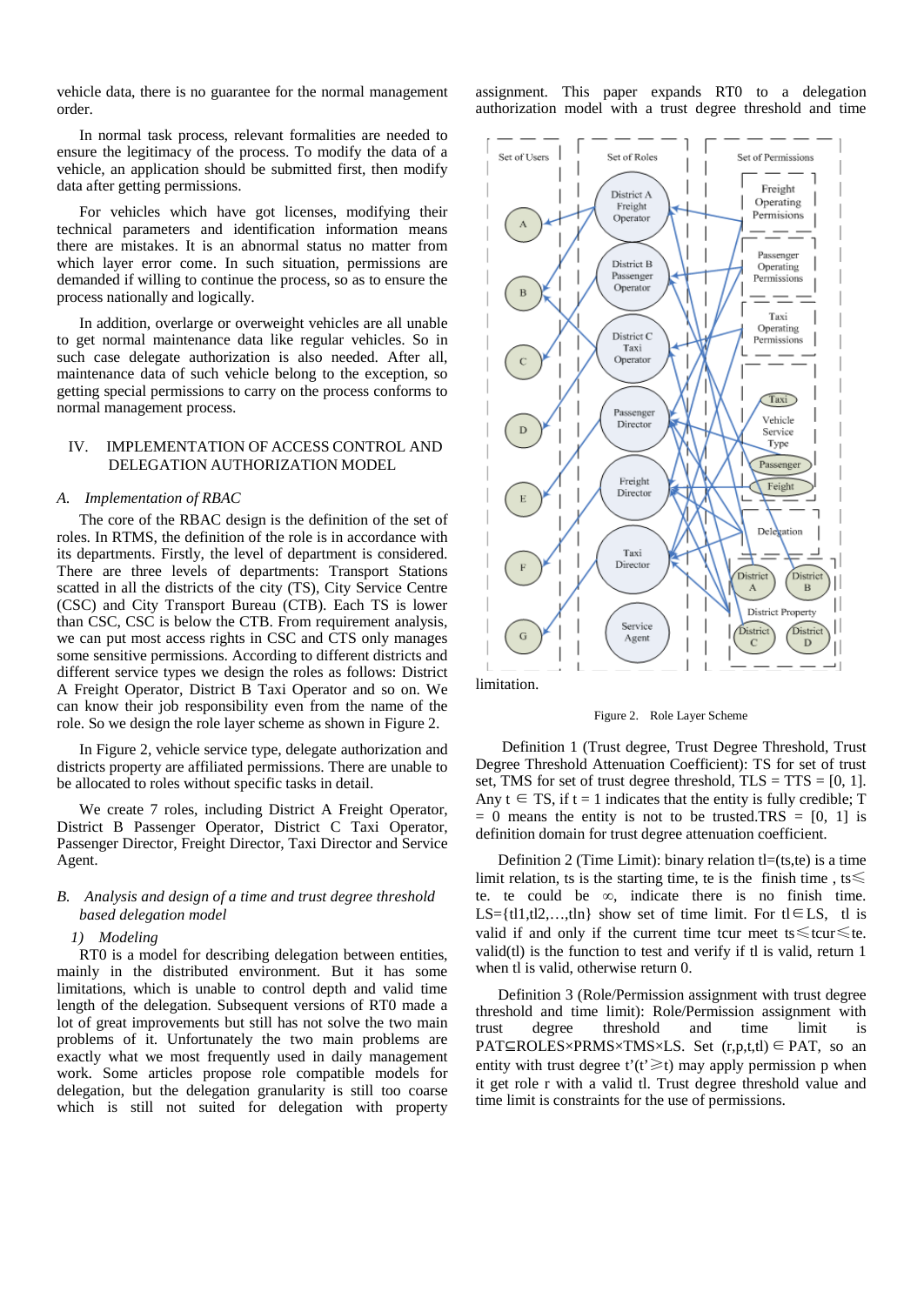Definition 3 describes how to assign permission to a role, especially when many entities own the same role. When delegate and give access right to a single user, we can create an agent role, then make the delegation to the agent, finally assign that role to the user.

Definition 4 (Trust degree threshold attenuation table on role layer): DCS⊆{DRH×TDCS} shows a relationship set made up of direct inheritance relationship and trust degree threshold attenuation coefficient relationship set. TDCS expresses the set of trust degree threshold attenuation coefficient. If role r assign permission p to r1, that is  $((r1,r),dcs) \in DCS \wedge (r,p,t,t) \in {PAT}$ . The trust degree to p of r1 is dcs\*t\*valid(tl).

Definition 5 (Trust degree threshold attenuation function in role layer): The attenuation coefficient function for direct inheritance relationship is fGetDcsValue(drh:DRH). The attenuation coefficient function for indirect inheritance relationship is fGetComDcsValue(l:RH)。

We can infer easily  $(drh, fGetDcsValue(drh)) \in DCS$ . Suppose r and r' are roles not having inheritance relationship,  $l=(r,r') \in RH$ , then the coefficient value from fGetComDcsValue(l) function is the minimum multiple multiply result of the path among them.

#### *2) Implementation of delegate authorization*

At the same time delegation authorization is finished, a trust degree threshold attenuation path is also formed. After activated a role is requesting for permission, the system will check the authorization certificate. Under the initial state, initial value is 1, accumulate attenuation coefficient in every certificate, so as to get a trust degree value, circulating until no delegation certificate left. Compare trust degree value with permissions confidence threshold value. If the trust degree value is greater than or equal to the corresponding threshold, the request permission license its performance; if less than the threshold, refused to authorize. Role authorization table is as shown in TABLE 1.

TABLE I. ROLE-PERMISSION ALLOCATION TABLE

| <b>Name of Role</b>              | <b>Permissions</b>                    | <b>Threshold</b> |
|----------------------------------|---------------------------------------|------------------|
| District A<br>freight operator   | Freight<br>operating<br>permissions   | 0.8              |
| District B<br>Passenger operator | operating<br>Passenger<br>permissions | 0.8              |
| District C<br>Taxi operator      | Taxi<br>operating<br>permissions      | 0.8              |
| Passenger director               | Delegation permissions                | 0.9              |
| Passenger director               | District property                     | 0.7              |
| Freight director                 | Delegation permissions                | 0.9              |
| Freight director                 | District property                     | 0.7              |
| Taxi director                    | Delegation permissions                | 0.9              |
| Taxi director                    | District property                     | 0.7              |

Figure 3 shows a simple direct inheritance relationship of some roles. Each arrow indicates directly inheritance relationship. The weights on the arrow show trust degree attenuation coefficient. For example, taxi director delegates rights to a District A freight operator, the coefficient is 0.8, other routes are same meaning. Setting principle for attenuation coefficient is: having direct inheritance relationship with the directors decays relatively small, the operator is relatively large. Because we believe that in a department senior managers compared with the ordinary staff has a higher degree of confidence.



Figure 3. Trust-Degree Threshold Attenuation Relationship

According to the attenuation function in definition 5, if the agent role get operation permissions from District A freight operator, the trust degree value is minimum, which is  $1*$  0.8  $*0.5 = 0.4$ , less than threshold 0.8, so the agent role owning authorization is not credible, thus realize the restrictions on terminal operator's ability to assign permissions outward. If the agent role gets operation permissions from taxi director, the trust degree value should be  $1*0.95 = 0.95$  which is greater than the threshold value of 0.8, so to be believed. Trust attenuation relations also need initialization and maintenance work; the system administrator can adjust it according to the actual situation.

#### V. CONCLUSIONS

In this paper, we discuss the security problems in RTMS in detail. In order to guarantee safe access control to the system, we propose an access control model, set up its framework and add a time and trust-degree threshold delegation authorization model. With these design, management for the access right is more flexible, safer. Furthermore, sensitive data is managed very well.

Practice show that the above design ensures the system running smoothly and effectively for a long time. RTMS is quite import for regular running of the city transport market and the management effective the stability of the urban road transportation market order, improve the efficiency of transportation management department management play a positive role. And for the widely application of RBAC model provides a valuable reference of reality.